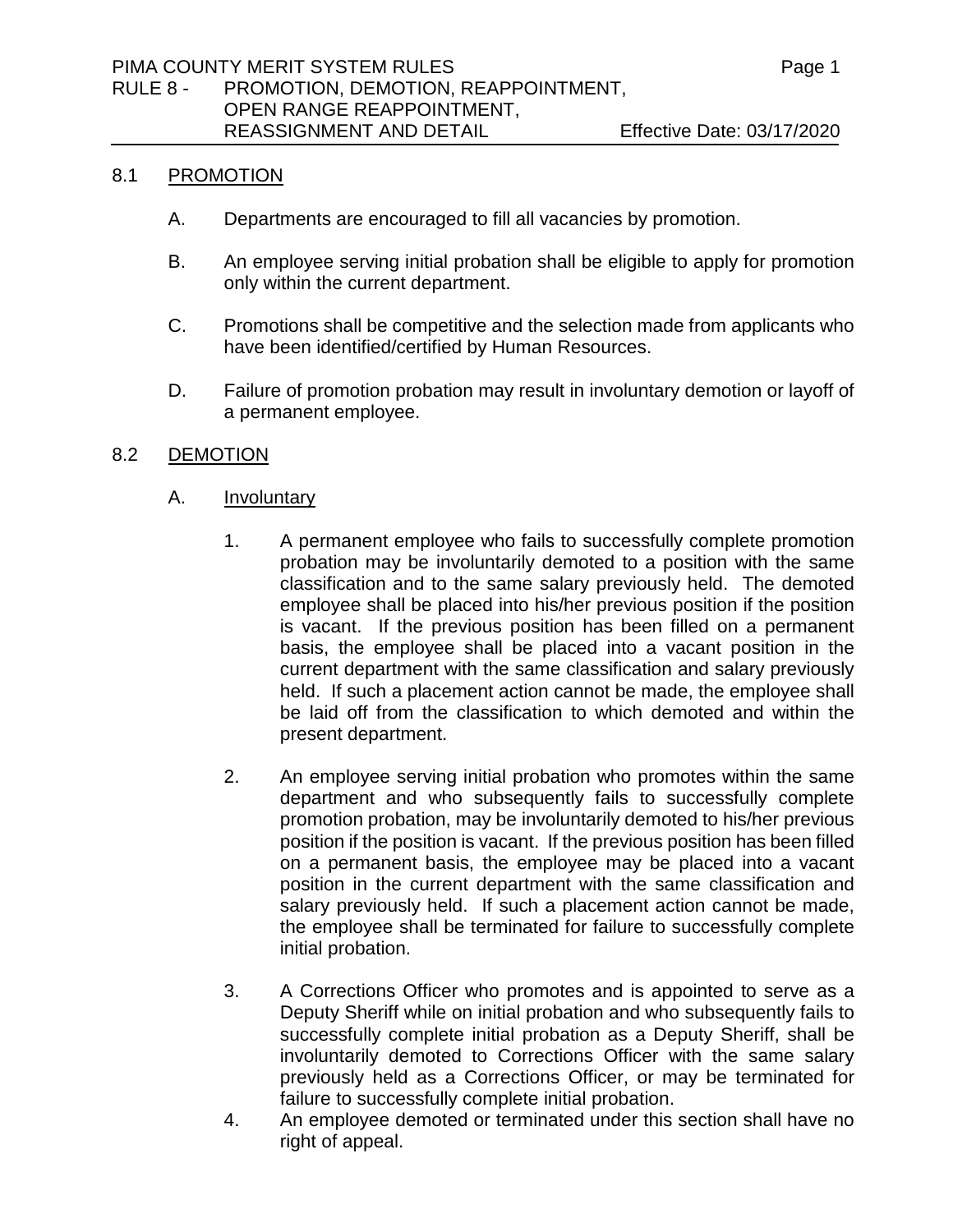5. An employee may be involuntarily demoted for a disciplinary reason in accordance with Rule 12.

## B. Voluntary

- 1. If an employee makes a written request for a voluntary demotion within his/her current department, the Appointing Authority may make the demotion non-competitively if the employee meets the minimum qualifications. An employee demoted under this section shall have no right of appeal.
- 2. An employee may voluntarily demote through the competitive process. An employee serving initial probation shall be eligible to apply for voluntary demotion only after successful completion of initial probation. The employee shall have no right of appeal.
- 3. If an employee sustains a job-related injury or illness which precludes working in the current classification, the Appointing Authority may, upon written request of the employee, grant the employee a demotion non-competitively if the employee meets the minimum qualifications. An employee demoted under this section shall have no right of appeal.

## 8.3 REAPPOINTMENT

- A. An employee may be offered reappointment competitively within the same department to a position of another classification with the same starting salary as the classification currently held; or to a position in another department of any classification with the same starting salary as the classification currently held. An employee serving initial probation shall be eligible to apply for reappointment only within the current department and only after successful completion of six months of initial probation.
- B. An employee may be offered reappointment non-competitively within the County system at the discretion of the County Administrator.
- C. At the discretion of the County Administrator, in consultation with Risk Management, an employee may be offered reappointment non-competitively within the County system to a position of the same classification, or another classification with the same or lower starting salary, if the employee has sustained a work-related injury precluding the employee from working in the current assignment. The employee must satisfactorily meet the minimum qualifications and physical requirements, with or without reasonable accommodation, for the reappointment.
- D. The County Administrator may offer an employee a reappointment noncompetitively within the County system if Human Resources determines that the employee is a qualified individual with a disability, who is seeking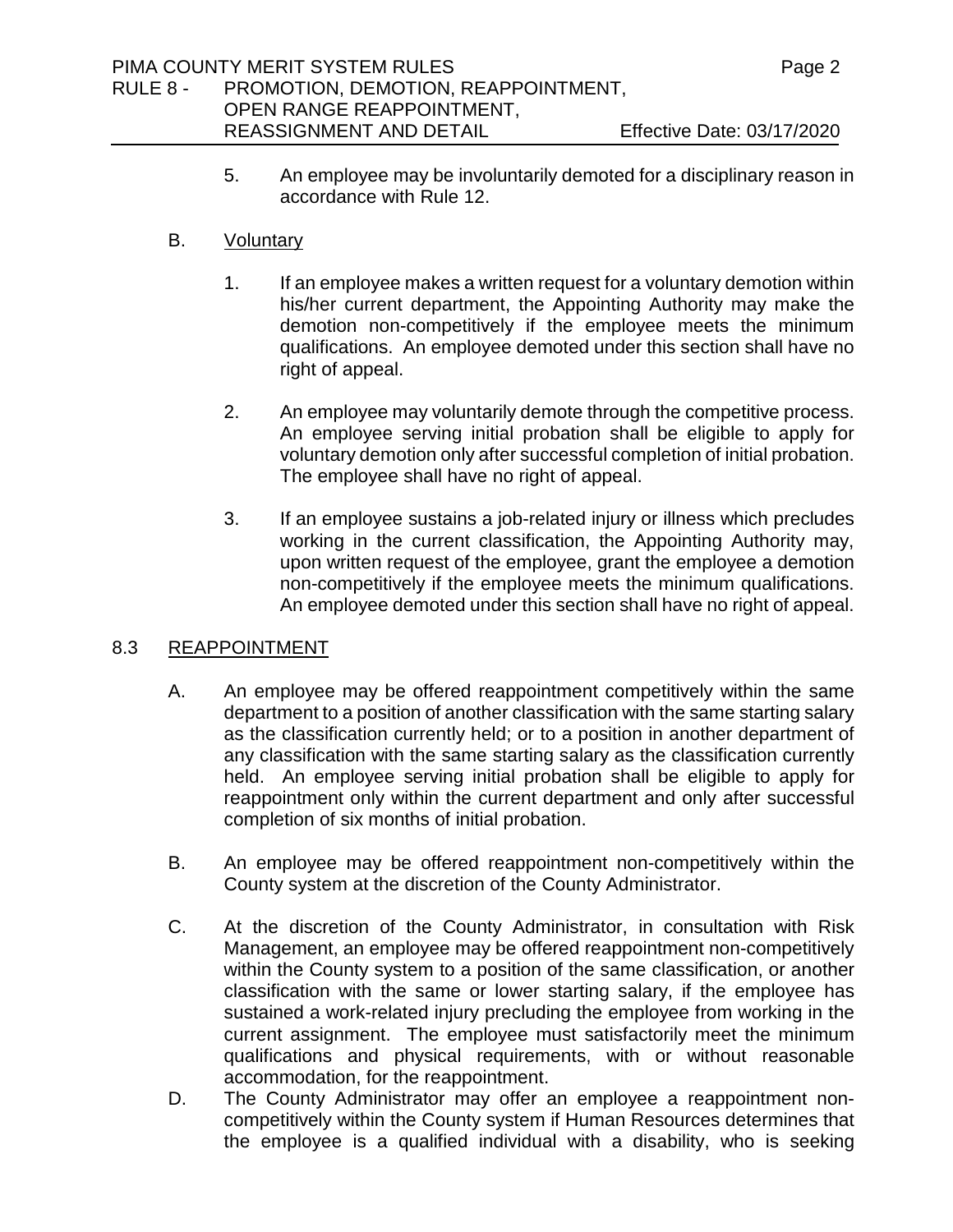reappointment to a position for which he/she is qualified, as an accommodation for his/her disability.

## 8.4 OPEN RANGE REAPPOINTMENT

- A. An employee may be offered an open range reappointment competitively from or to a position with a discrete grade to or from a position with an open salary range. An employee serving initial probation shall be eligible to apply for open range reappointment only within the current department and only after successful completion of six months of initial probation.
- B. An employee may be offered an open range reappointment non-competitively within the County system at the discretion of the County Administrator.
- C. At the discretion of the County Administrator, in consultation with Risk Management, an employee may be offered an open range reappointment non-competitively within the County system to a position of the same classification, or another classification with the same or lower starting salary, if the employee has sustained a work-related injury precluding the employee from working in the current assignment. The employee must satisfactorily meet the minimum qualifications and physical requirements, with or without reasonable accommodation, for the open range reappointment.
- D. The County Administrator may offer an employee an open range reappointment non-competitively within the County system if Human Resources determines that the employee is a qualified individual with a disability, who is seeking open range reappointment to a position for which he/she is qualified, as an accommodation for his/her disability.

## 8.5 REASSIGNMENT

- A. An Appointing Authority has the authority to make competitive or noncompetitive reassignments within the department.
- B. The County Administrator may offer an employee a reassignment noncompetitively if Human Resources determines that the employee is a qualified individual with a disability, who is seeking reassignment to a position for which he/she is qualified, as an accommodation for his/her disability.